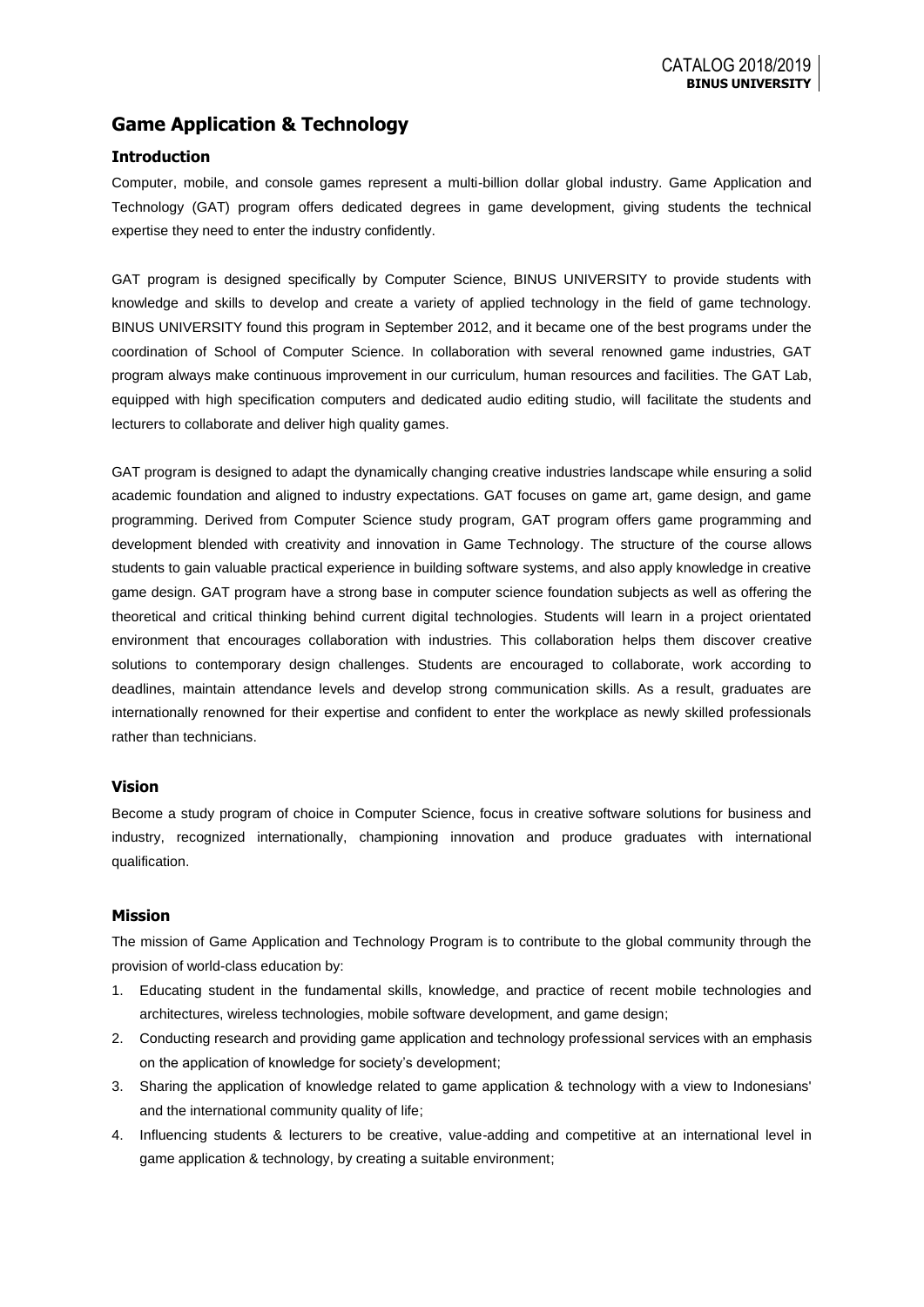5. Preparing students as smart and skilled game application & technology professionals, leaders, and entrepreneurs in the global market and/ or to continue in related disciplines.

## **Program Objective**

The objectives of the program are:

- 1. To provide students with a solid foundation of mathematical, algorithm principles, computer science knowledge and ethical that will be needed in IT practice;
- 2. To provide students with skills to apply design and development principles in the construction of software system applied in database technology, intelligence system, networking, multimedia development, game design and game technology;
- 3. To prepare students with abilities to keep up-to-date with the latest Information Technology specially in computer game technology trends, developments and industries;
- 4. To prepare students with abilities in problem solving and good communication skills to be able to work as an individual or in a team in an IT environment.

## **Student Outcomes**

After completing the study, graduates are:

- 1. Able to create software application design with the implementation of database system principal design to solve structured and semi-structured data;
- 2. Able to design software application solution based on problem analysis which can be solved with structured approach in informatics area;
- 3. Able to assess information technology trend and communication to deliver alternative solution of software development;
- 4. Able to create game software with the implementation of multimedia, computer network, and applicative database with use of artificial intelligence algorithm to solve real industry problems.

## **Prospective Career of the Graduates**

After finishing the program, the graduate of Game Application and Technology Program could follow a career as:

- 1. Game Engineer / Developer
- 2. Game Designer
- 3. Game Artist / Technical Artist
- 4. Game Audio Engineer
- 5. Game Director / Chief Technology Officer
- 6. Game Content Provider
- 7. Game Consultant
- 8. Game Publisher
- 9. Entrepreneur

## **Curriculum**

The present curriculum used in the GAT program has been developed in line with the National Curriculum. Also, the local content has been developed in line with the Computer Science Curriculum standard of ACM (Association for Computing Machinery), several local and foreign universities, national and international game industry and community (developer, publisher), up-to-date game technologies, and market trends. In addition, the students will have the opportunity to forge their Employability & Entrepreneurial Skills in the enrichment program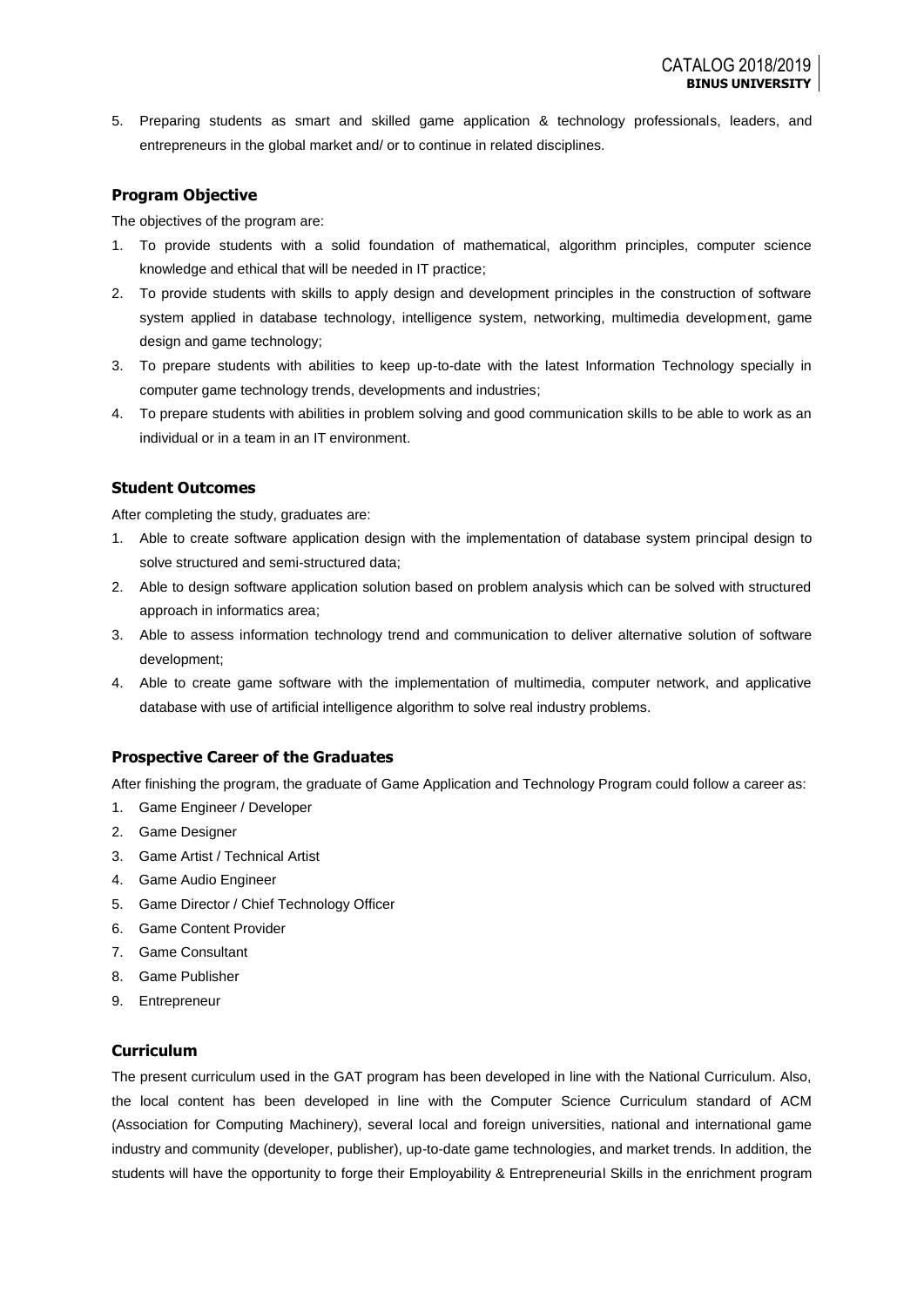offered by the university to ensure the students are well prepared for their future career. In the program, the students will have the opportunity to work in the internship program offered by various global industries; experience study abroad; start their own business; involve in the world class research project; implement their skills in the community development program. With these, our graduates are expected to be able to compete at both national and international level. Generally, the subjects of the curriculum are divided into these following groups of subjects:

#### **Core Computer Science Group**

The objective of this group is to provide grounding in GAT program through practice as well as the applied theory which is required by business both now and in the future. The subjects included are programming, algorithm design and analysis, software engineering, databases, computer graphs, interactive multimedia, computer and human interaction, operation system, Game Art, Game Programming, and Game Design.

#### **Science**

The objective of this group is to provide an understanding of mathematics as one of the principal foundations of computer science. Another objective is to give an understanding of scientific methodology (data collection, hypothesis, market research, analysis) in problem-solving.

#### **Professional Practices**

The objective of this group is to develop the personal strengths of the student and to provide him or her with a professional character, professionalism in their field, management skills, oral and written communication skills, understanding of business ethic, ability to work as a team, and to develop a "Binusian" Character.

#### **The Field of GAT Subject**

The objective is to give the students a solid foundation of software development skills and to introduce the specific skills needed for developing game applications. The students are expected to develop their skills and master the techniques which will allow them to conduct research for both their thesis and to continue their studies.

The field of GAT subjects:

- 1. Game Programming and Development: to explore the various programming techniques and algorithm in game using industry-standard software and game engine.
- 2. Game Art: to explore various methodologies and techniques of game art and learn how to transform your art into assets for computer games and related industries using the latest technology and industry-standard software (2D and 3D, animation, modeling, character design).
- 3. Game Design: to explore the various methodologies and techniques of game story design, level design, gameplay design, human and computer interaction design.

All students of GAT program must follow these three fields to become our eligible graduates. The objective of these fields is to provide the students with the knowledge and skills required by business & industry and who wants to develop their own game company.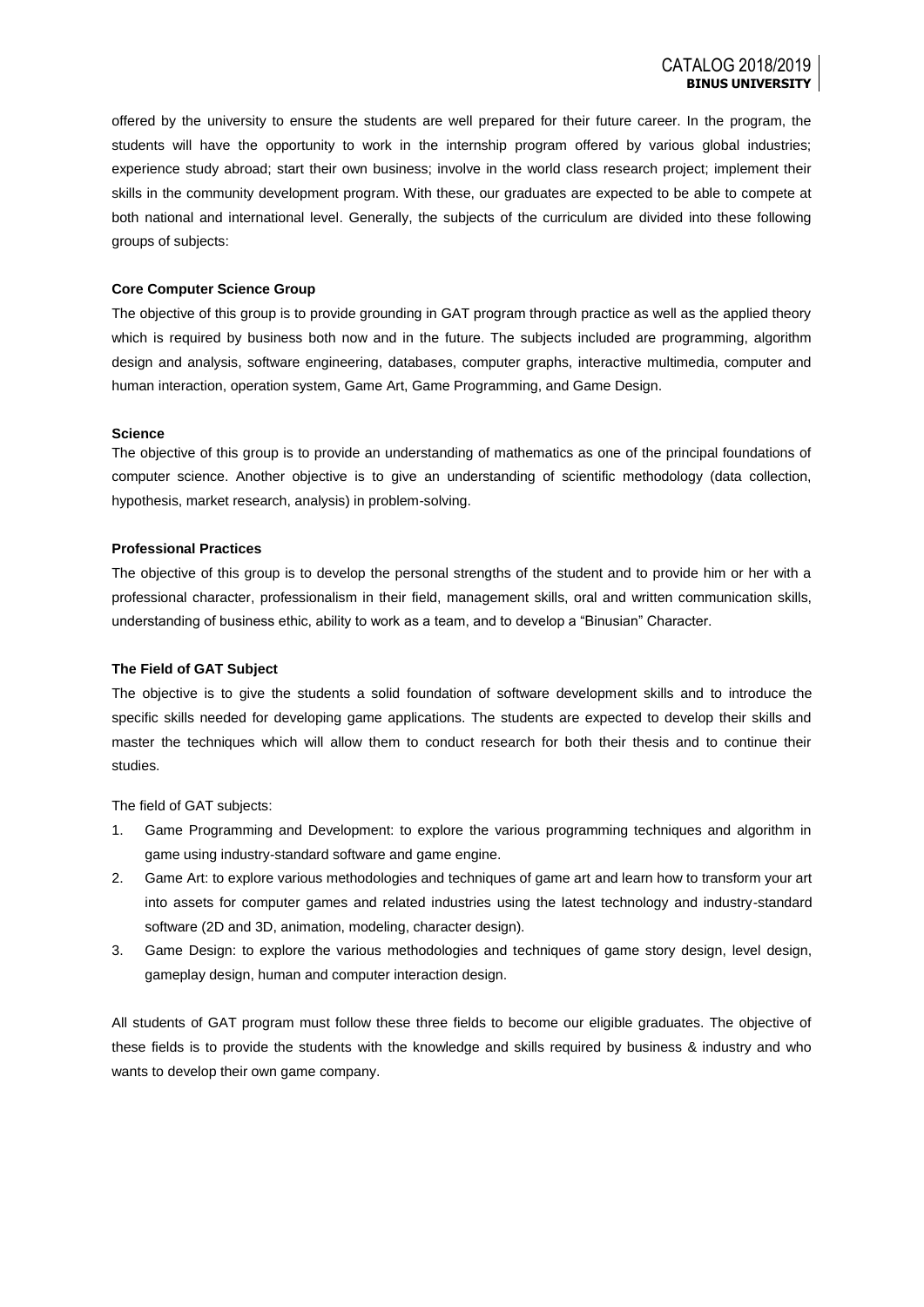| Sem            | Code                         | <b>Course Name</b>                         | SCU            | <b>Total</b>                 |  |
|----------------|------------------------------|--------------------------------------------|----------------|------------------------------|--|
|                | CHAR6013                     | Character Building: Pancasila              | $\overline{c}$ |                              |  |
|                | <b>MATH6025</b>              | <b>Discrete Mathematics</b>                | $\overline{4}$ |                              |  |
|                | <b>MATH6030</b>              | Linear Algebra                             | $\overline{2}$ |                              |  |
|                | <b>COMP6047</b>              | Algorithm and Programming                  | 4/2            |                              |  |
| 1              | STAT6026                     | <b>Probability and Statistics</b>          | $\overline{c}$ | 20                           |  |
|                | GAME6001                     | Introduction to Game Technology*           | $\overline{2}$ |                              |  |
|                |                              | <b>English University Courses I</b>        |                |                              |  |
|                | <b>ENGL6128</b>              | English in Focus                           | $\overline{c}$ |                              |  |
|                | <b>ENGL6130</b>              | <b>English for Business Presentation</b>   | $\overline{2}$ |                              |  |
|                | CHAR6014                     | Character Building: Kewarganegaraan        | $\overline{c}$ |                              |  |
|                | <b>MATH6031</b>              | Calculus                                   | 4              |                              |  |
|                | <b>COMP6048</b>              | Data Structures*                           | 4/2            |                              |  |
|                | GAME6002                     | Game Design* <sup>&amp;**</sup>            | $\overline{2}$ |                              |  |
| $\overline{c}$ | GAME6004                     | Object Oriented Game Programming*&**       | 2/2            | 21                           |  |
|                | <b>LANG6061</b>              | Indonesian                                 | $\mathbf{1}$   |                              |  |
|                |                              | <b>English University Courses II</b>       |                |                              |  |
|                | <b>ENGL6129</b>              | English Savvy                              | 2              |                              |  |
|                | <b>ENGL6131</b>              | English for Written Business Communication | $\overline{2}$ |                              |  |
|                | CHAR6015                     | Character Building: Agama                  | $\overline{c}$ |                              |  |
|                | COMP6049                     | Algorithm Design and Analysis*             | 4              |                              |  |
|                | <b>ENTR6003</b>              | Entrepreneurship I                         | $\overline{2}$ |                              |  |
| 3              | GAME6069                     | Game Programming*&**                       | $\overline{4}$ | 20                           |  |
|                | GAME6070                     | Storyboards & Concept Art*                 | $\overline{2}$ |                              |  |
|                | <b>COMP6056</b>              | Program Design Methods                     | 4              |                              |  |
|                | GAME6075                     | User Experience*&**                        | $\overline{2}$ |                              |  |
|                | GAME6071                     | 3D Modeling for Games*&**                  | $\overline{c}$ |                              |  |
|                | CPEN6109                     | <b>Computer Networks</b>                   | 2/2            |                              |  |
| 4              | <b>ISYS6280</b>              | Database Systems                           | 4/2            | 24                           |  |
|                | <b>COMP6228</b>              | Artificial Intelligence                    | 4              |                              |  |
|                | COMP6230                     | Software Engineering*&***                  | 4              |                              |  |
|                | GAME6072                     | Game Animation*&**                         | 4              |                              |  |
|                | COMP6153                     | <b>Operating System</b>                    | 2/2            |                              |  |
|                | COMP6062                     | <b>Compilation Techniques</b>              | 4              |                              |  |
|                | <b>ENTR6004</b>              | Entrepreneurship II                        | $\overline{2}$ |                              |  |
| 5              | <b>COMP6232</b>              | Human and Computer Interaction             | 2/2            | 24                           |  |
|                | GAME7045                     | Mobile & Web Game Programming********      | 4/2            |                              |  |
|                | GAME6073                     | Game Tools Development*&**                 | 4              |                              |  |
| 6              | <b>Enrichment Program I</b>  |                                            | 15             | 15                           |  |
| $\overline{7}$ | <b>Enrichment Program II</b> |                                            | 16             | 16                           |  |
| 8              | GAME6026                     | Thesis                                     | 6              | 6                            |  |
|                |                              |                                            |                | <b>TOTAL CREDITS 146 SCU</b> |  |

**Course Structure** 

 *\*) This course is delivered in English*

*\*\*) Global Learning System course*

*\*\*\*) Entrepreneurship Embedded*

L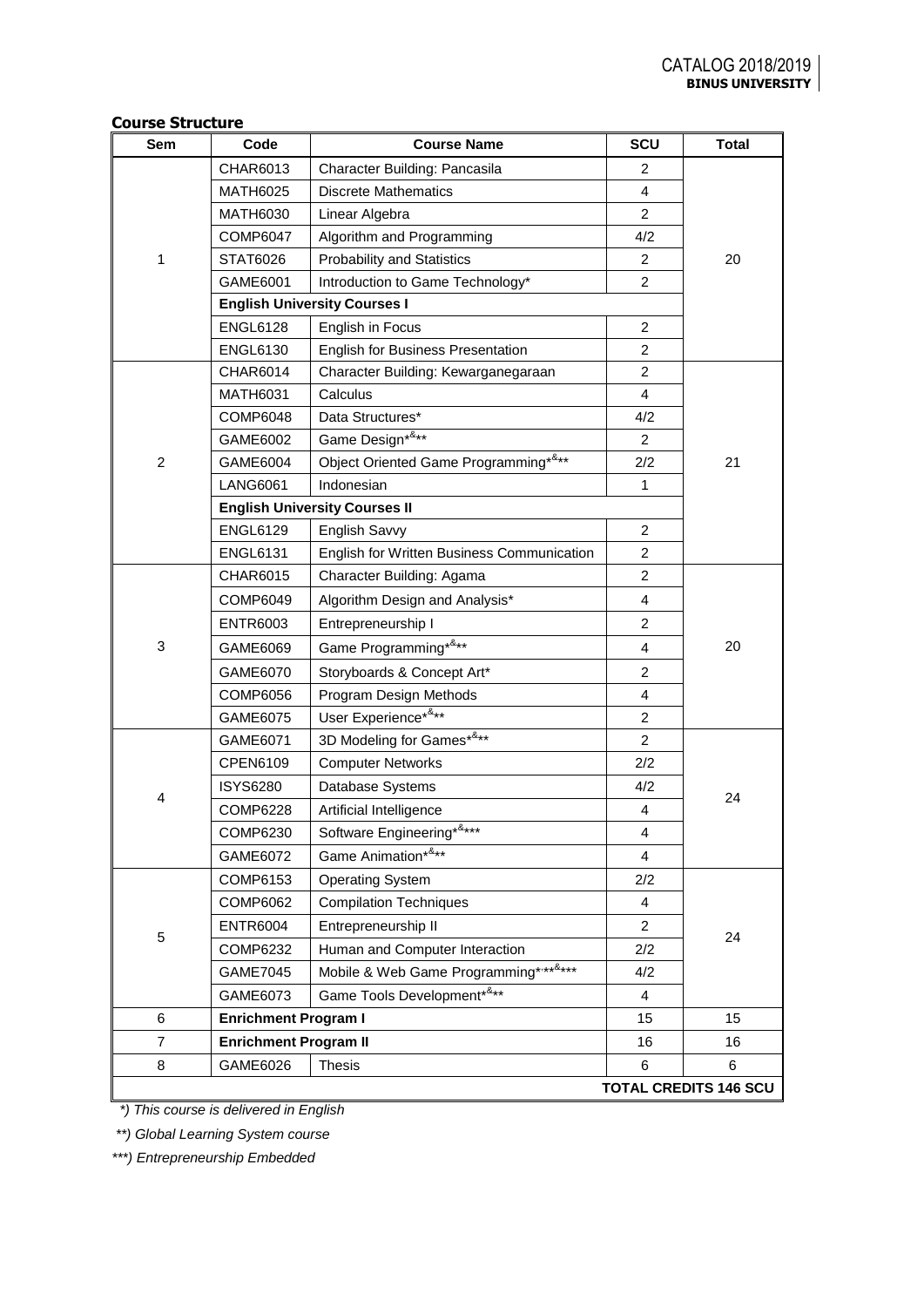## **English University Courses:**

- -) *For 1st Semester: English University Courses I, student with score BINUS UNIVERSITY English Proficiency*  Test less than 500 will take English in Focus, and student with score test greater than or equal to 500 will *take English for Business Presentation*
- -) *For 2nd Semester: English University Courses II, student with score BINUS UNIVERSITY English Proficiency Test less than 500 will take English Savvy, and student with score test greater than or equal to 500 will take English for Written Business Communication*

## **Enrichment Program I (6th Semester) & Enrichment Program II (7th Semester):**

-)*Student will take one of enrichment program tracks (off campus).*

|                |    |           |    | Semester 6 |           |     |    |           |           | Semester 7 |           |     |
|----------------|----|-----------|----|------------|-----------|-----|----|-----------|-----------|------------|-----------|-----|
| <b>Track</b>   | IN | <b>RS</b> | EN | <b>CD</b>  | <b>SA</b> | etc | IN | <b>RS</b> | <b>EN</b> | <b>CD</b>  | <b>SA</b> | etc |
| 1              | v  |           |    |            |           |     | v  |           |           |            |           |     |
| $\overline{2}$ |    | v         |    |            |           |     |    | v         |           |            |           |     |
| 3              |    |           | v  |            |           |     |    |           | v         |            |           |     |
| 4              |    |           |    | v          |           |     | v  |           |           |            |           |     |
| 5              |    |           |    | v          |           |     |    |           |           | v          |           |     |
| 6              |    |           |    | v          |           |     |    |           |           |            | ۷         |     |
| $\overline{7}$ |    |           |    |            | v         |     | v  |           |           |            |           |     |
| 8              |    |           |    |            | v         |     |    |           |           | v          |           |     |
| 9              |    |           |    |            | v         |     |    |           |           |            | ٧         |     |
| 10             |    |           |    |            |           | v   | v  |           |           |            |           |     |
| 11             |    |           |    |            |           | v   |    |           |           | v          |           |     |
| 12             |    |           |    |            |           | v   |    |           |           |            | ۷         |     |

## **Enrichment Track Scheme**

Notes:

- IN : Internship
- RS : Research

EN : Entrepreneurship

- CD : Community Development
- SA : Study Abroad
- etc : Study Program Special Purposes

Notes:

Student will take one of enrichment program tracks

Students who failed in Enrichment Program I can retake with the same track or change into another track. As for Enrichment Program II, student who failed with Internship, Research, Community Development, and Study Abroad track on Enrichment Program II, can retake with the same track or change into another track. However students who take **Entrepreneurship** track on Enrichment Program II, should **retake with another track**.

| EIII KIIIIEIIL IIIKEI IISIIIP TTACK |                                           |       |    |  |  |
|-------------------------------------|-------------------------------------------|-------|----|--|--|
| Code                                | <b>Course Name</b>                        | Total |    |  |  |
| <b>Enrichment Program I</b>         |                                           |       |    |  |  |
| GAME6061                            | <b>Game Industry Experience</b>           | 8     |    |  |  |
| GAME6066                            | Game Production in Industry               | 4     | 15 |  |  |
| GAME6067                            | <b>EES in Game Industry</b>               | 3     |    |  |  |
| <b>Enrichment Program II</b>        |                                           |       |    |  |  |
| GAME6062                            | Game Development Practice in Industry     | 8     |    |  |  |
| GAME6064                            | Game Research in Industry                 |       | 16 |  |  |
| GAME6063                            | <b>EES in Game Development Experience</b> |       |    |  |  |

## **Enrichment Internship Track**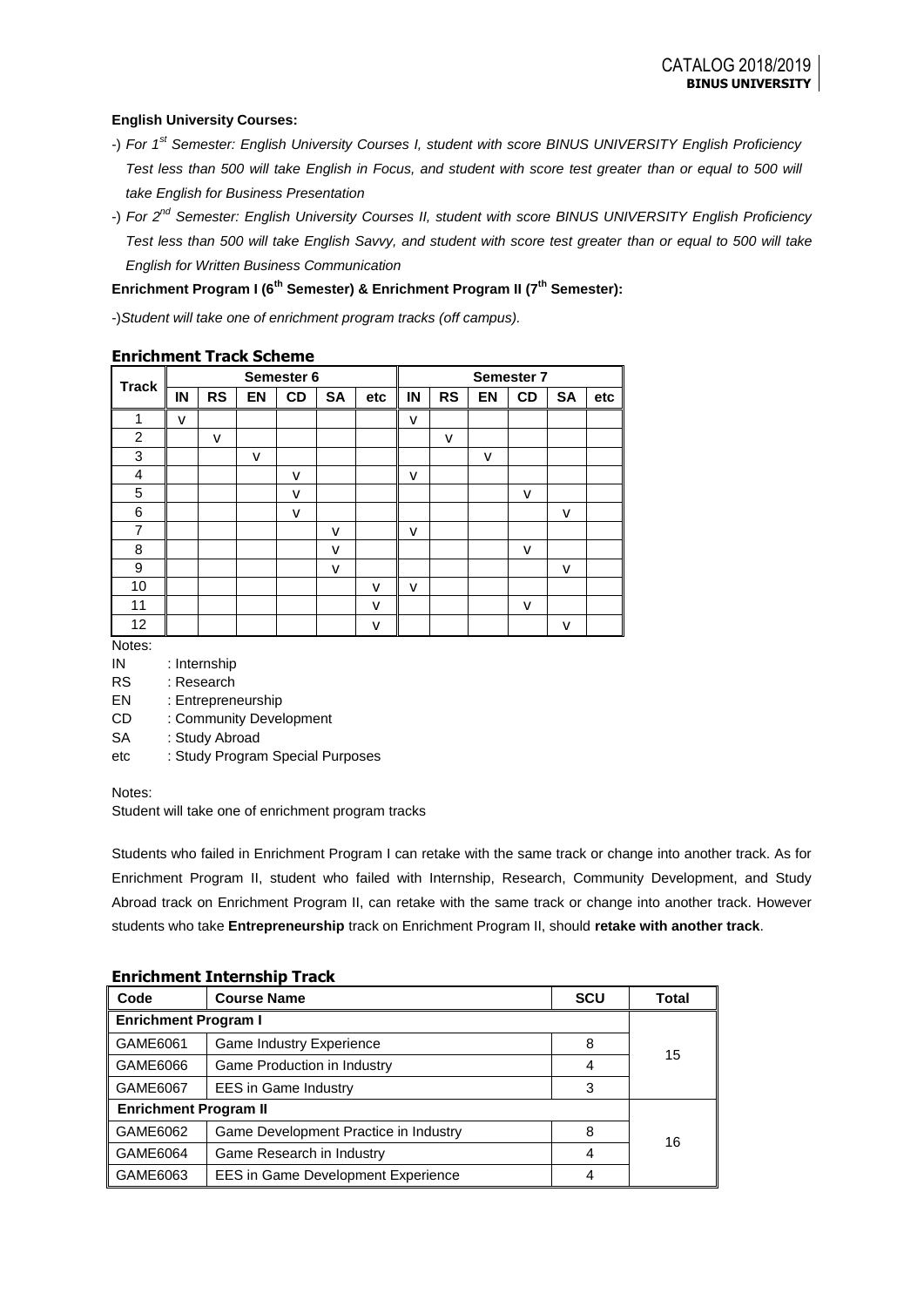# **Enrichment Entrepreneurship Track**

| Code                         | <b>Course Name</b>                                                   | <b>SCU</b>     | Total |  |
|------------------------------|----------------------------------------------------------------------|----------------|-------|--|
| <b>Enrichment Program I</b>  |                                                                      |                |       |  |
| <b>ENTR6329</b>              | <b>Business Start Up</b>                                             | 8              |       |  |
| <b>ENTR6159</b>              | Business Model & Validation in Game Technology                       | 2              | 15    |  |
| <b>ENTR6160</b>              | Launching New Venture in Game Technology                             | $\mathfrak{p}$ |       |  |
| <b>ENTR6380</b>              | EES in New Game Application and Technology<br><b>Business</b>        | 3              |       |  |
| <b>Enrichment Program II</b> |                                                                      |                |       |  |
| <b>ENTR6357</b>              | Growing a Business                                                   | 8              |       |  |
| <b>ENTR6161</b>              | Lean Start Up & Business Plan in Game<br>Technology                  | $\mathfrak{p}$ | 16    |  |
| <b>ENTR6162</b>              | Venture Capital in Game Technology                                   | $\mathfrak{p}$ |       |  |
| <b>ENTR6368</b>              | <b>EES in Game Application and Technology Business</b><br>Experience | 4              |       |  |

## **Enrichment Research Track**

| Code                         | <b>Course Name</b>                                                                    | <b>SCU</b> | Total |  |
|------------------------------|---------------------------------------------------------------------------------------|------------|-------|--|
| <b>Enrichment Program I</b>  |                                                                                       |            |       |  |
| <b>RSCH6244</b>              | Research Experience I                                                                 | 8          |       |  |
| <b>RSCH6119</b>              | Scientific Writing I in Game Technology                                               | 4          | 15    |  |
| <b>RSCH6291</b>              | Global EES I (Team Work, Communication,<br>Problem Solving & Decision Making)         | 3          |       |  |
| <b>Enrichment Program II</b> |                                                                                       |            |       |  |
| <b>RSCH6259</b>              | Research Experience II                                                                | 8          |       |  |
| <b>RSCH6120</b>              | Scientific Writing II in Game Technology                                              | 4          | 16    |  |
| <b>RSCH6267</b>              | Global EES II (Self-Management, Planning<br>&<br>Organizing, Initiative & Enterprise) |            |       |  |

# **Enrichment Community Development Track**

| Code                         | <b>Course Name</b>                                                                                               | <b>SCU</b> | Total |  |
|------------------------------|------------------------------------------------------------------------------------------------------------------|------------|-------|--|
| <b>Enrichment Program I</b>  |                                                                                                                  |            |       |  |
| <b>CMDV6160</b>              | Community Outreach Project Implementation                                                                        | 8          |       |  |
| <b>CMDV6045</b>              | Community Outreach Project Design in Game<br>Technology                                                          | 4          | 15    |  |
| <b>CMDV6204</b>              | Employability and Entrepreneurial Skills in Game<br>Application and Technology Community                         | 3          |       |  |
| <b>Enrichment Program II</b> |                                                                                                                  |            |       |  |
| <b>CMDV6185</b>              | Community Development Project Implementation                                                                     | 8          |       |  |
| <b>CMDV6046</b>              | Community Development Project Design in Game<br>Technology                                                       | 4          | 16    |  |
| <b>CMDV6194</b>              | Employability and Entrepreneurial Skills in Game<br>Application<br>Technology<br>Community<br>and<br>Development | 4          |       |  |